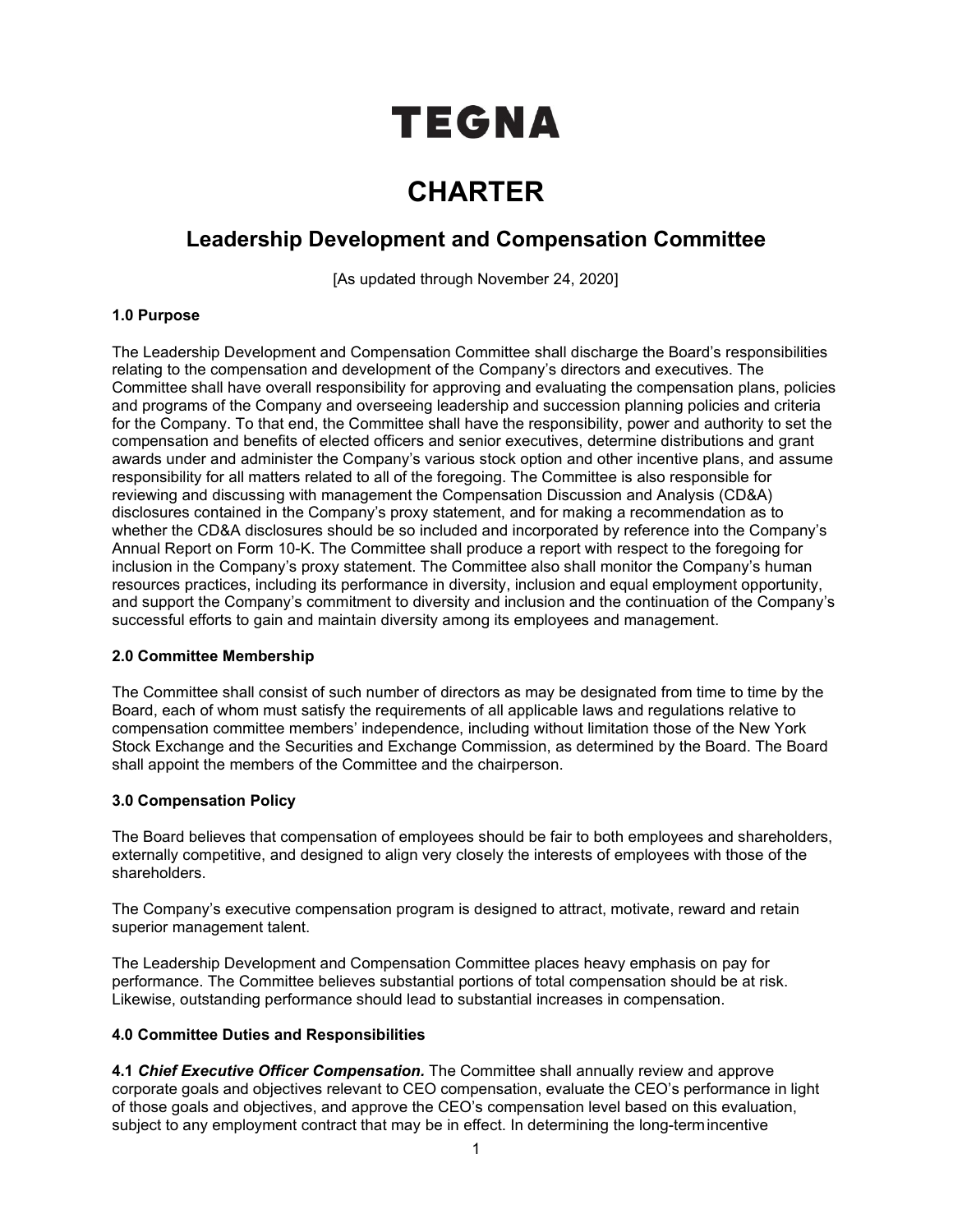component of CEO compensation, the Committee should consider the Company's performance and relative shareholder return, the value of similar incentive awards to CEOs at comparable companies, the awards given to the CEO in past years, and such other factors as the Committee may consider relevant.

**4.2** *Compensation of Directors and Senior Executives.* The Committee shall periodically review and make recommendations to the Board with respect to the compensation of directors, including Board and committee retainers, meeting fees, equity-based compensation, and such other forms of compensation as the Committee may consider appropriate. The Committee shall annually review and approve for the senior executives of the Company (a) the annual base salary, (b) the annual incentive bonus, (c) the longterm incentive award, (d) employment agreements, severance arrangements, and change in control agreements or provisions, in each case as, when and if appropriate, and (e) any supplemental or special benefits. The structure of management compensation should link the interests of management, both individually and as a team, to the interests of shareholders and management compensation packages should be designed to create a commensurate level of risk and opportunity based on business and individual performance. The Committee shall make recommendations to the Board concerning incentive compensation plans and equity-based plans. Shareholders must be given the opportunity to vote on equity-compensation plans, as well as material revisions to the terms of such plans, whenever a shareholder vote is required under the listing standards of the New York Stock Exchange or applicable law.

**4.3** *Overall Compensation Structure.* In addition to reviewing and setting compensation for management, the Committee should, from time to time, review broadly the overall compensation structure for employees. In doing so, the Committee should bear in mind that incentives are industry dependent and are different for different categories of employees.

**4.4** *Shareholder Advisory Votes.* The Committee shall review the results of any shareholder advisory votes regarding the Company's compensation plans, policies and programs and recommend to the Board how to respond to such votes. As necessary, the Committee shall, in consultation with Company management, recommend to the Board whether the Company should have an annual, biannual or triennial advisory shareholder vote regarding executive compensation.

**4.5** *Succession Planning, Talent Development and Human Capital Management; Diversity and Inclusion Efforts.* The Committee shall periodically monitor and review the Company's succession planning policies and criteria and the development, retention and progression of the Company's executives. The Committee will also support the Board, other Board committees and the Company's management with respect to monitoring the Company's human capital management strategies and the Company's workforce and employee engagement efforts. The Committee shall review with management the Company's diversity and inclusion-related strategies, efforts and outcomes, including as they relate to workforce leadership (e.g., racial and ethnic diversity at corporate and station levels), training and development and human resources practices.

#### **4.6** *Risk Management.* The Committee shall:

a) Review the Company's compensation plans, policies and programs to confirm that theyare not structured to encourage unnecessary risk taking by executives.

b) Review and discuss, at least annually, the relationship between the Company'srisk management policies and practices and such compensation plans, policies and programs.

c) Periodically monitor and review with management, the risk exposure to the Company associated with the Company's human resource policies and practices.

**4.7** *Subcommittees.* The Committee may form, and delegate authority to, subcommittees when appropriate.